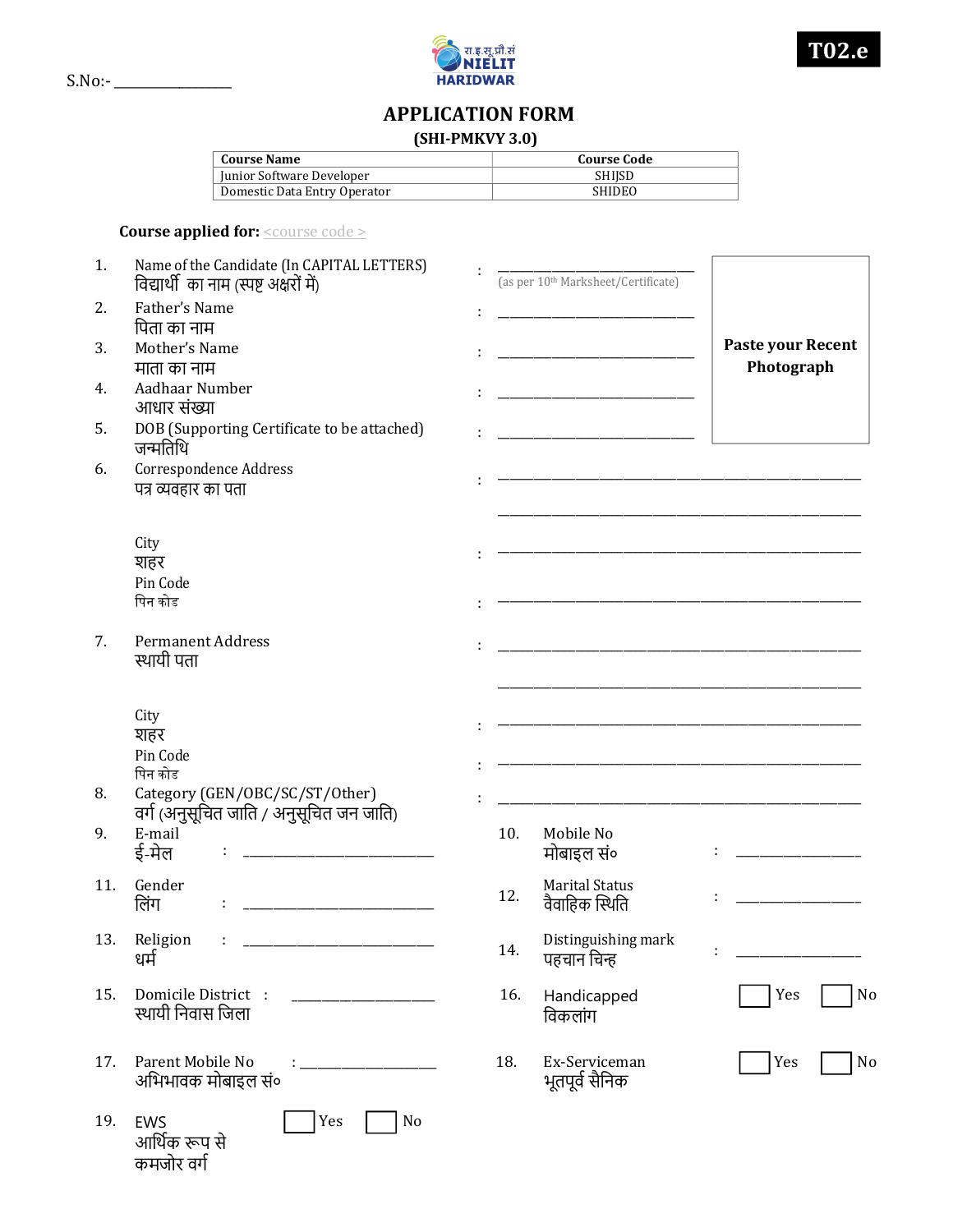## $21.$  Educational Qualification / शैक्षिक योग्यता  $\cdot$

| $\cdot$ 1.       |                                    | <u>Educational Qualification/ शैक्षिक योग्यता :</u><br><b>Exam Passed   Year of Passing   Un</b> |                                         |                 |                                |
|------------------|------------------------------------|--------------------------------------------------------------------------------------------------|-----------------------------------------|-----------------|--------------------------------|
| S.No.<br>क्र सं० | परीक्षा का नाम                     | वर्ष                                                                                             | University /<br>Board<br>वि०वि० / बोर्ड | Subject<br>विषय | <b>%age of</b><br><b>Marks</b> |
|                  |                                    |                                                                                                  |                                         |                 | प्रतिशत                        |
| $\mathbf{1}$     | High School<br>हाई स्कूल           |                                                                                                  |                                         |                 |                                |
| $\overline{2}$   | Intermediate<br>इंटरमीडिएट         |                                                                                                  |                                         |                 |                                |
| $\overline{3}$   | Graduation<br>स्रातक               |                                                                                                  |                                         |                 |                                |
| $\overline{4}$   | Post-<br>Graduation<br>स्रातकोत्तर |                                                                                                  |                                         |                 |                                |

# Declaration/घोषणा

I hereby declare that all the entries in this form are true to the best of my knowledge and belief. I have not taken any benefit under the same scheme earlier.

## I also undertake to comply the following if I get admission:

- 1. To maintain 75% attendance in theory and practical classes.
- 2. To maintain at least 50% marks in class test.
- 3. To follow discipline of NIELIT Haridwar.

# Date / दिनाँक:----------------

# LIST OF DOCUMENTS ATTACHED/ संलग्क दस्तावेजों की सूची:

|   |             | -- |  |        |
|---|-------------|----|--|--------|
| z | ___________ | .  |  |        |
| - |             |    |  | ______ |

### Ī NOTE

- 1. All entries to be made carefully. Incomplete Forms may be rejected summarily.
- 2. List of documents to be attached with Application Form:
	- i. High school (10th) Certificate & Marksheet (Mandatory)
	- ii. Intermediate (10+2) Certificate & Marksheet (Mandatory in case of Junior Software Developer)
	- iii. ID Proof (Aadhar Card Mandatory)
	- iv. Address Proof (any one of the following)
		- Ration Card / Aadhaar Card / Voter-ID Card
		- Electricity/Water/ Landline Telephone Bill
		- Passbook of Public Sector Bank
		- Letter issued by Gazetted officer with duly attested photographs
		- Driving License
		- Property of Municipal tax receipt, Proof of Gas Connection
		- Residential Certificate issued by District authorities